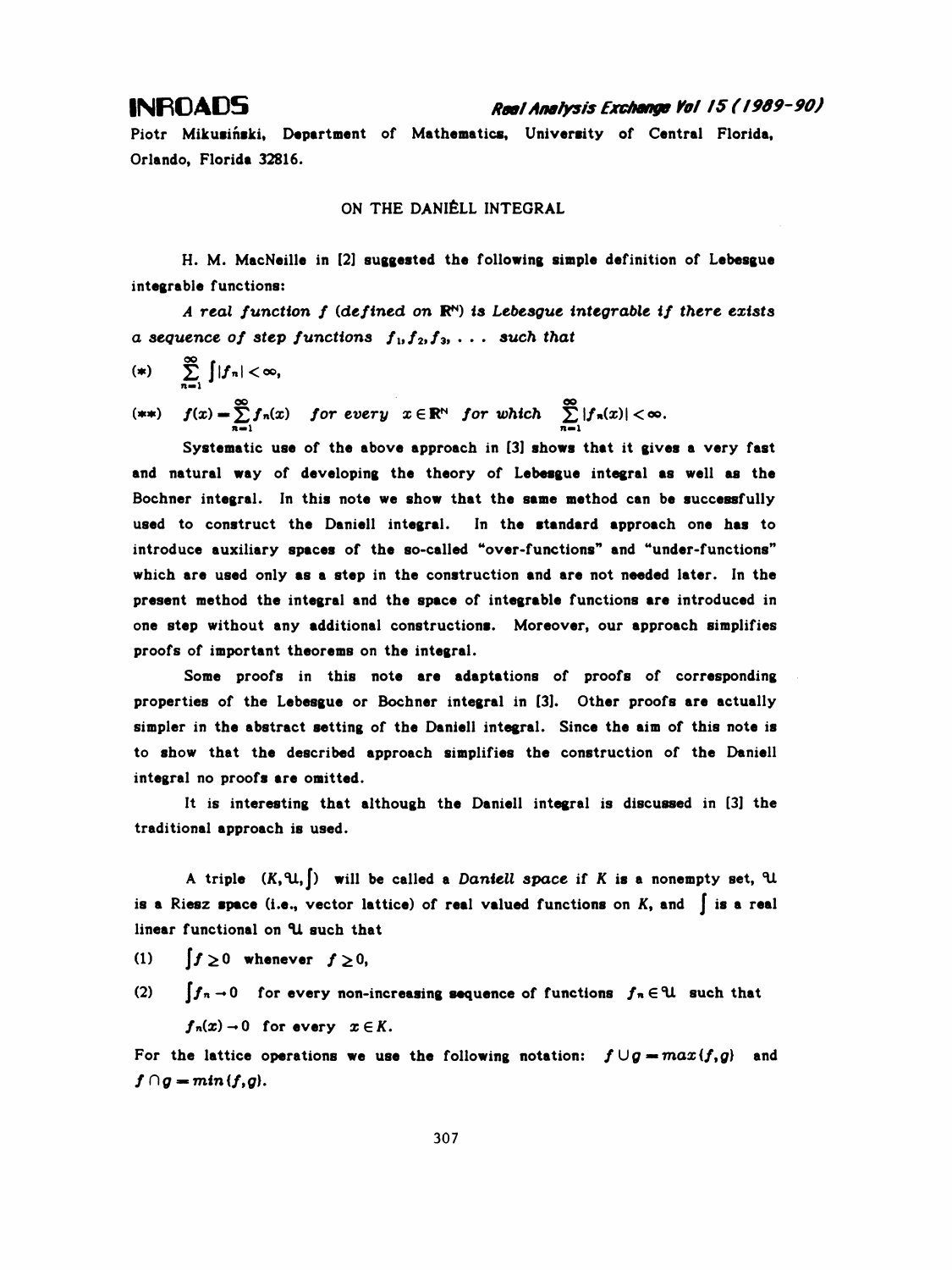Definition 1. Let  $f$  be a real function on  $K$ . If there exist functions  $f_n \in \mathcal{U}, n = 1, 2, 3, \ldots$ , such that

(a) 
$$
\sum_{n=1}^{\infty} \int |f_n| < \infty,
$$
  
\n(b) 
$$
f(x) = \sum_{n=1}^{\infty} f_n(x) \text{ for every } x \in K \text{ for which } \sum_{n=1}^{\infty} |f_n(x)| < \infty,
$$

then we write

$$
f \simeq_{\text{ul}} \sum_{n=1}^{\infty} f_n
$$
 or  $f \simeq_{\text{ul}} f_1 + f_2 + f_3 + \ldots$ 

A Daniell space  $(K, \mathfrak{U}, \int)$  will be called *complete* if  $f \cong_{\mathfrak{U}} \sum_{n=1}^{\infty} f_n$  implies that  $f \in \mathcal{U}$ .

The symbol " $\simeq q$ " will be abbreviated to " $\simeq$ " whenever the Riesz space U is unambiguous.

Definition 2. Given a Daniell space  $(K,\mathfrak{U},\int)$ , denote by  $\mathfrak{U}^*$  the space of all real valued functions  $f$  on  $K$  for which there exists a sequence of functions  $f_1, f_2, f_3, \ldots \in \mathcal{U}$  such that  $f \sim \sum_{i=1}^{\infty} f_n$ . For  $f \in \mathcal{U}^*$  define  $\int^{\bullet} f = \sum_{n=1}^{\infty} \int f_n.$ 

It is necessary to prove that the value  $\int f$  is independent of a particular sequence  ${f_n}$ . This easily follows from Theorem 4. In the proof of that theorem we use the following known lemma.

**Lemma** 3. If the sequences  $\{g_n\}$  and  $\{h_n\}$ ,  $g_n, h_n \in \mathcal{H}$ , are non-decreasing and  $\lim_{n \to \infty} h_n(x) \leq \lim_{n \to \infty} g_n(x)$  for every  $x \in K$ , then

$$
\lim_{n\to\infty}\int h_n\leq \lim_{n\to\infty}\int g_n.
$$

Proof. Fix  $k \in \mathbb{N}$ . Since the functions  $h_k - (h_k \cap g_n)$   $(n = 1, 2, \ldots)$  form a non-increasing sequence which converges to zero at every point of K, we have

$$
\lim_{n\to\infty}\left(\int h_{k}-\int(h_{k}\cap g_{n})\right)=0
$$

and hence

$$
\int h_k = \lim_{n \to \infty} \int (h_k \cap g_n) \leq \lim_{n \to \infty} \int g_n.
$$

By letting  $k \rightarrow \infty$  we obtain the desired inequality.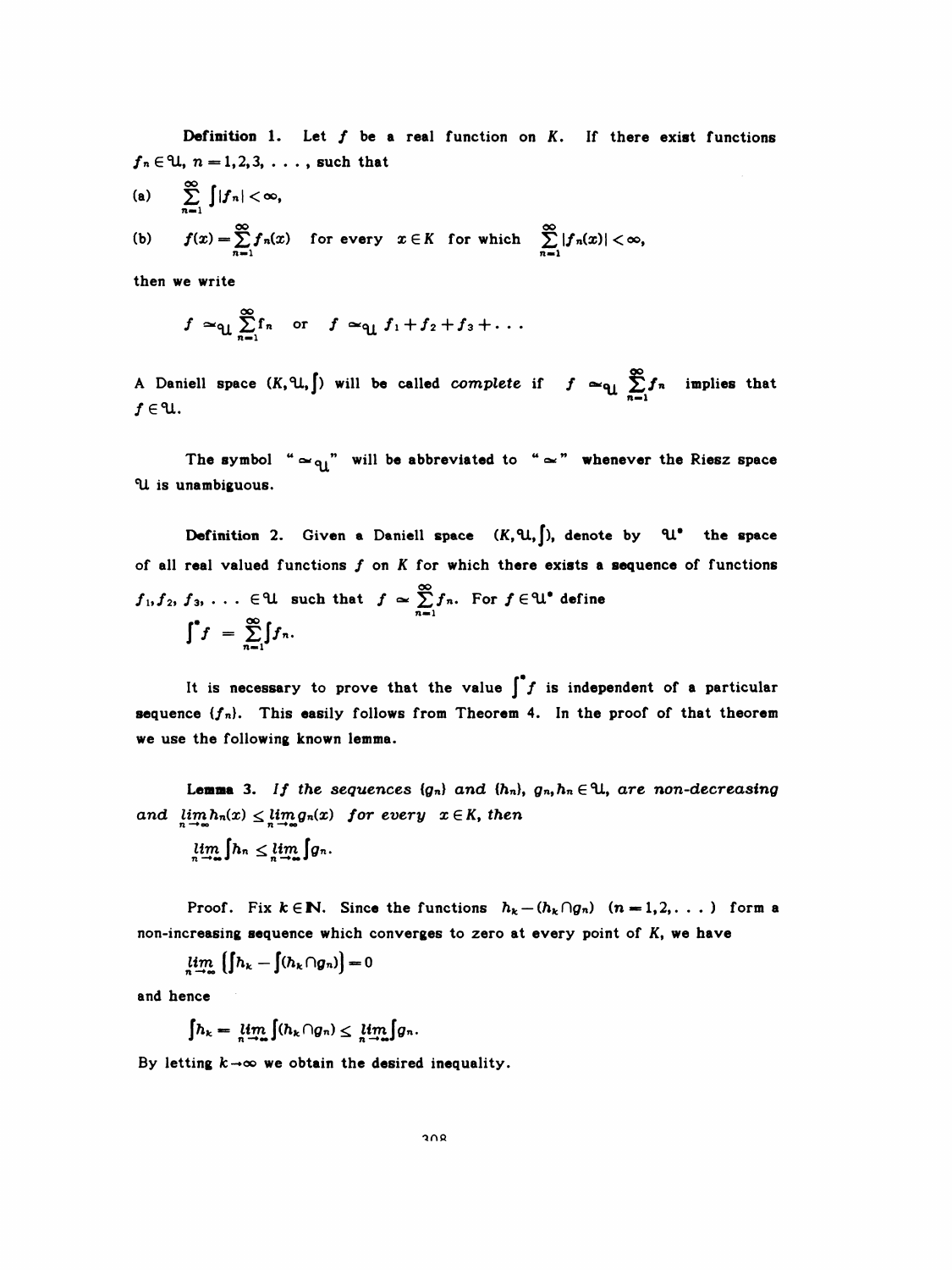**Theorem 4.** If 
$$
f \approx \sum_{n=1}^{\infty} f_n
$$
 and  $f \ge 0$ , then  $\sum_{n=1}^{\infty} \int f_n \ge 0$ .

Proof. First note that (a) ensures the convergence of  $\sum_{n=1}^{\infty} \int f_n$ . To show that  $\sum_{n=1}^{\infty} \int f_n \geq 0$ , fix  $p \in \mathbb{N}$ . Then, for  $n \in \mathbb{N}$ , define

$$
g_n = f_1 + \ldots + f_p + |f_{p+1}| + \ldots + |f_{p+n}|
$$

and

 $h_n = g_n \cup 0.$ 

The sequences  $\{g_n\}$  and  $\{h_n\}$  are non-decreasing,  $g_n, h_n \in \mathcal{U}$  and  $\lim_{n \to \infty} g_n = \lim_{n \to \infty} h_n$ (possibly  $+\infty$ ). The equality of the limits follows from  $f \ge 0$  and (b). Therefore,  $\lim_{n \to \infty} \int g_n = \lim_{n \to \infty} \int h_n \ge 0$ , by Lemma 3. Thus

$$
\int f_1 + \ldots + \int f_p + \int |f_{p+1}| + \int |f_{p+2}| + \ldots \ge 0.
$$
  
Hence, by letting  $p \to \infty$ , we obtain  $\sum_{n=1}^{\infty} \int f_n \ge 0$ .

Corollary 5. If 
$$
f \approx \sum_{n=1}^{\infty} f_n
$$
 and  $f \approx \sum_{n=1}^{\infty} g_n$ , then  $\sum_{n=1}^{\infty} \int f_n = \sum_{n=1}^{\infty} \int g_n$ .

Proof. Since 
$$
0 \approx f_1 - g_1 + f_2 - g_2 + \ldots
$$
, we have  
\n
$$
\sum_{n=1}^{\infty} \int f_n - \sum_{n=1}^{\infty} \int g_n \ge 0.
$$

Similarly

$$
\sum_{n=1}^{\infty} \int g_n - \sum_{n=1}^{\infty} \int f_n \geq 0,
$$

and thus

$$
\sum_{n=1}^{\infty} \int g_n = \sum_{n=1}^{\infty} \int f_n.
$$

Corollary 6. If  $f \in \mathcal{U}$ , then  $f \in \mathcal{U}^*$  and  $\int^* f = \int f$ .

Proof. If  $f \in \mathcal{U}$ , then  $f \simeq f + 0 + 0 + \ldots$ 

Corollary 7. U<sup>\*</sup> is a vector space and  $\int^*$  is a linear functional on U<sup>\*</sup>.<br>Moreover, if  $f, g \in \mathbb{U}^*$  and  $f \le g$ , then  $\int^* f \le \int^* g$ .

Proof. If 
$$
f \approx \sum_{n=1}^{\infty} f_n
$$
,  $g \approx \sum_{n=1}^{\infty} g_n$  and  $\lambda \in \mathbb{R}$ , then  
\n $f+g \approx f_1+g_1+f_2+g_2+\ldots$ 

and

$$
\lambda f \simeq \lambda f_1 + \lambda f_2 + \ldots
$$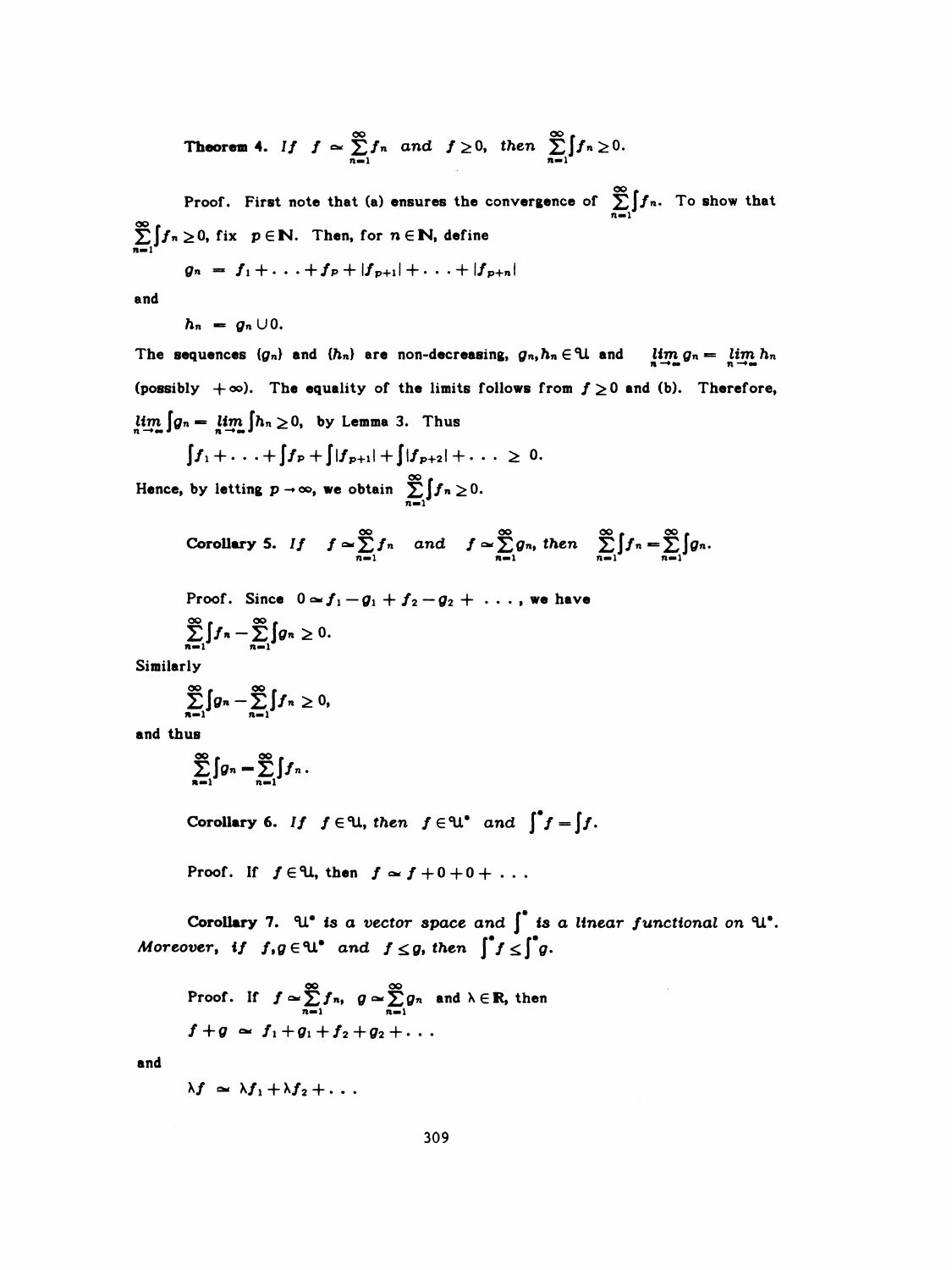Consequently

$$
\int^{\bullet} (f+g) = \int^{\bullet} f + \int^{\bullet} g
$$

and

 $\int^{\bullet} (\lambda f) = \lambda \int^{\bullet} f.$ 

If  $f, g \in \mathbb{U}^*$  and  $f \leq g$ , then  $g - f \in \mathbb{U}^*$  and  $g - f \geq 0$ . Hence  $\int^*(g - f) \geq 0$ , by Theorem 4, and thus

 $\int^{\bullet} f \leq \int^{\bullet} g$ .

**Theorem 8.** If  $f \in \mathcal{U}^*$ , then  $|f| \in \mathcal{U}^*$  and  $\left| \int^* f \right| \leq \int^* |f|$ . Moreover, if  $f \simeq \sum_{n=1}^{\infty} f_n$ , then  $\int^* |f| = \lim_{n \to \infty} |f_1 + \ldots + f_n|.$ 

Proof. Let 
$$
f \propto \sum_{n=1}^{\infty} f_n
$$
. Define  
\n
$$
Z = \left\{ x \in K : \sum_{n=1}^{\infty} |f_n(x)| < \infty \right\}
$$

and

 $s_n = f_1 + \ldots + f_n, \quad n = 1, 2, 3, \ldots$ 

Then  $f(x) = \lim_{n \to \infty} s_n(x)$  for every  $x \in Z$ . Hence also  $|f(x)| = \lim_{n \to \infty} |s_n(x)|$  for  $x \in Z$ , i.e.,

$$
|f(x)| = |s_1(x)| + (|s_2(x)| - |s_1(x)|) + (|s_3(x)| - |s_2(x)|) + \dots \quad \text{for } x \in \mathbb{Z}.
$$

Put  $g_1 = |s_1|$  and  $g_n = |s_n| - |s_{n-1}|$  for  $n \ge 2$ . We will show that

 $|f| \approx g_1 + f_1 - f_1 + g_2 + f_2 - f_2 + \ldots$ 

To check (a) it suffices to note that for  $n \ge 2$  we have

$$
|g_n| = ||s_n| - |s_{n-1}|| \leq |s_n - s_{n-1}| = |f_n|,
$$

and hence

$$
\int |g_n| \leq \int |f_n|.
$$

To verify (b) observe that

$$
|f(x)| = \sum_{n=1}^{\infty} g_n(x) \quad \text{for } x \in Z,
$$

and that the series

$$
g_1(x)+f_1(x)-f_1(x)+g_2(x)+f_2(x)-f_2(x)+\ldots
$$

is not absolutely convergent if  $x \notin Z$ . Thus  $|f| \in \mathfrak{U}^*$ .

Since  $f \leq |f|$  and  $-f \leq |f|$ , we have  $\int^* f \leq \int^* |f|$  and  $-\int^* f \leq \int^* |f|$ , by Corollary 7, and hence  $\left|\int^{\bullet} f\right| \leq \int^{\bullet} |f|$ .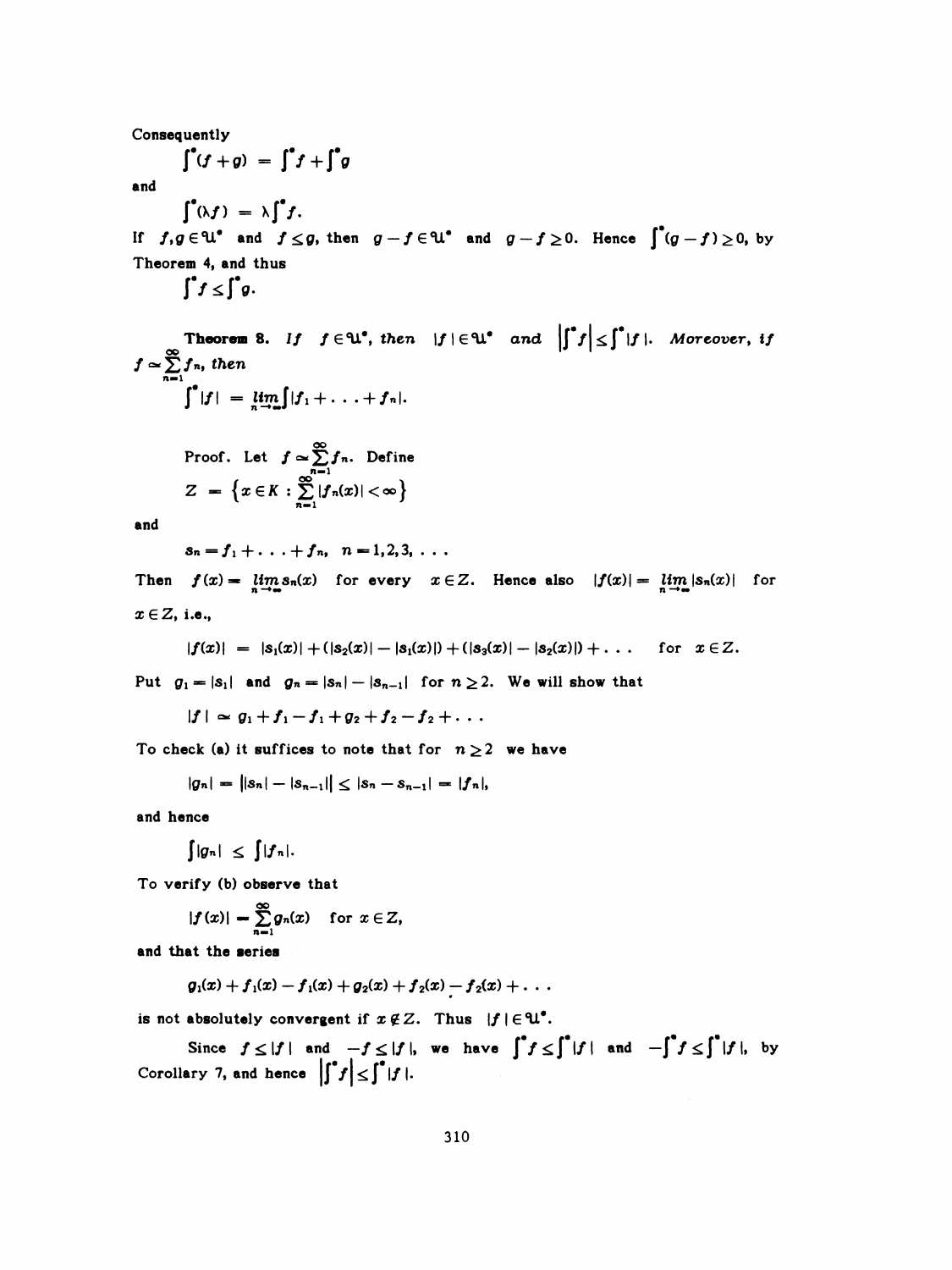Finally,

$$
\int^*|f| = \sum_{n=1}^{\infty} \int_{\mathcal{G}^n} g_n = \lim_{n \to \infty} \int_{\mathcal{G}^n} |s_n| = \lim_{n \to \infty} \int_{\mathcal{G}^n} |f_1 + \ldots + f_n|.
$$

Corollary 9. U<sup>\*</sup> is closed under the lattice operations.

Proof. The assertion follows from

 $f \cup g = \frac{1}{2}(f + g + |f - g|), \ f \cap g = \frac{1}{2}(f + g - |f - g|),$ 

by Corollary 7 and Theorem 8.

**Lemma** 10. If  $f \in \mathcal{U}^*$ , then for every  $\epsilon > 0$  there exists a sequence of functions  $f_1, f_2, \ldots \in \mathbb{U}$  such that  $f \approx \sum_{n=1}^{\infty} f_n$  and<br>  $\sum_{n=1}^{\infty} [f(x)] \neq f^* (x)$  $\epsilon$ .

$$
\sum_{n=1} |f_n| \leq |f| +
$$

Proof. Let  $f \approx \sum_{n=1}^{\infty} g_n$  and  $\sum_{n_1+1}^{\infty} |g_n| < \frac{1}{2} \epsilon$ . Since, by Theorem 8,<br> $\int_{0}^{*} |f| = \lim_{n \to \infty} |g_1 + \ldots + g_n|$ , there exists  $n_2 \in \mathbb{N}$  such that

$$
|g_1+\ldots+g_n|~<~\int^{\bullet}|f|+\frac{\epsilon}{2}
$$

for every  $n \ge n_2$ . Let  $n_0 = max(n_1, n_2)$ . Define  $f_1 = g_1 + \ldots + g_{n_0}$ and  $f_n = g_{n_0+n-1}$  for  $n \ge 2$ . Then

$$
f \simeq \sum_{n=1}^{\infty} f_n
$$

and

$$
\sum_{n=1}^{\infty} \int |f_n| = \int |g_1 + \ldots + g_{n\circ}| + \sum_{n=1}^{\infty} \int |g_n| \leq \int^* |f| + \frac{\epsilon}{2} + \frac{\epsilon}{2},
$$

completing the proof.

**Theorem 11.** If 
$$
f \approx \sum_{n=1}^{\infty} f_n
$$
  $(f_n \in \mathbb{U}^*)$ , then  $f \in \mathbb{U}^*$  and  $\int^* f = \sum_{n=1}^{\infty} \int^* f_n$ .  
\nProof. Let  $f \approx \sum_{n=1}^{\infty} f_n$   $(f_n \in \mathbb{U}^*)$ . Choose  $g_{in} \in \mathbb{U}$ ,  $i, n \in \mathbb{N}$ , such that  $f_i \approx \sum_{n=1}^{\infty} g_{in}$ 

and

$$
\sum_{n=1}^{\infty} \int |g_{in}| \leq \int^* |f_i| + 2^{-i} \quad \text{for} \quad i = 1, 2, \ldots
$$

Let  $\{h_n\}$  be a sequence arranged from all the functions  $g_{in}$ . Then clearly

$$
f \simeq \sum_{n=1}^{\infty} h_n
$$
  
which implies  $f \in \mathcal{U}^*$  and  $\int^* f = \sum_{n=1}^{\infty} \int^* f_n$ .